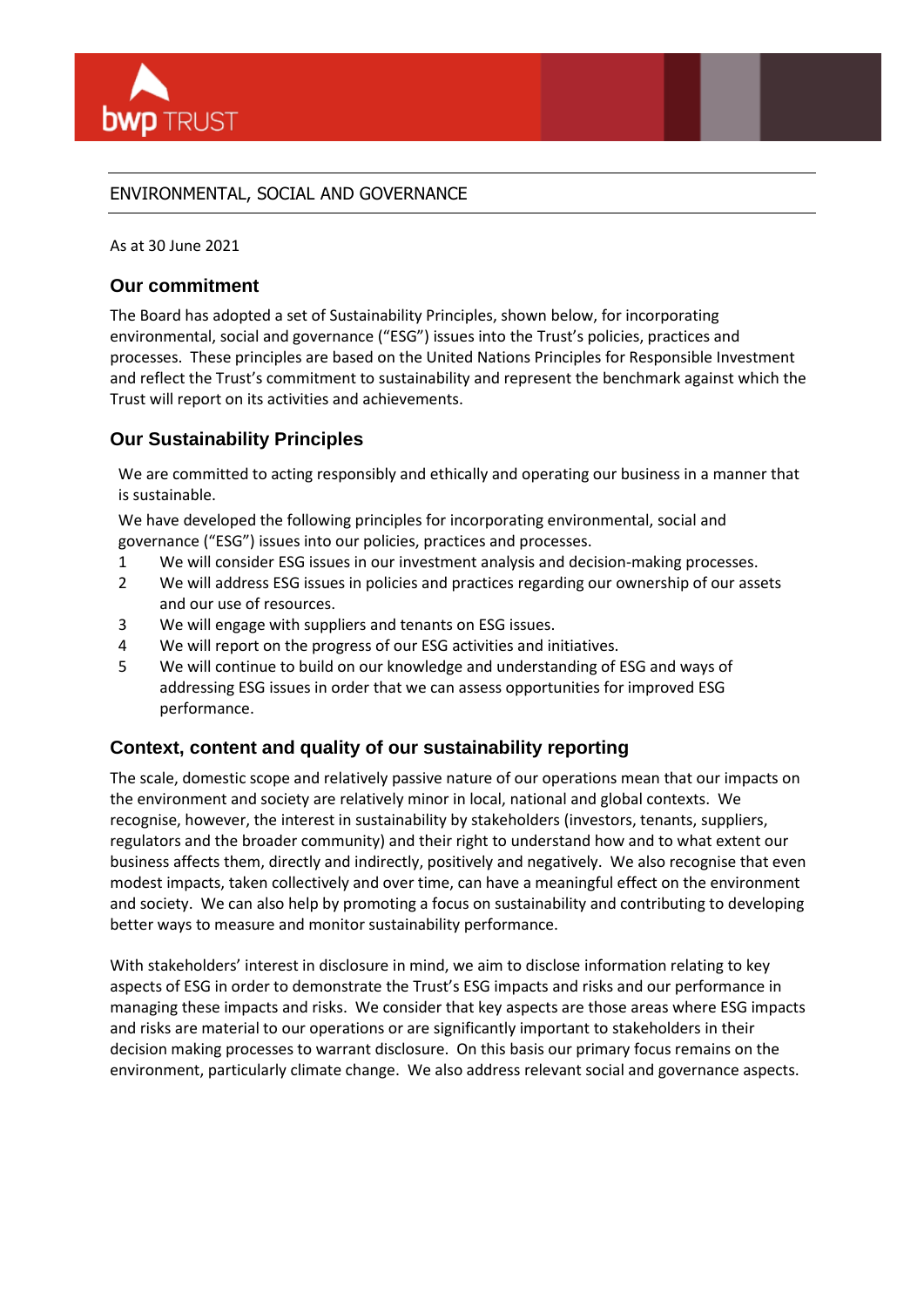

We undertake to report both favourable and unfavourable aspects of ESG and will endeavour to provide quantified measures of impact or performance to enable compilation and comparison. We will attempt to use the most accurate and reliable source of data or reasonable estimates and will disclose the basis of calculation or estimation. Where quantified measures are not readily available or relevant we will attempt to indicate some measure of relativity as a guide to materiality and performance. Our reporting is verified internally, not by an external party.

## **Scale, scope and nature of our operations**

The Trust's property business is relatively small by global and national standards.

It owns 74 properties, all in Australia, comprising land and warehouse-style improvements leased to other entities for use primarily for home improvement retailing. The Trust does not typically engage in development work (other than capital expenditure related to the re-positioning of a property where a vacancy has occurred), generally acquiring established properties or developments that pass to the Trust on completion. At 30 June 2021, the total area of land owned by the Trust is approximately 238 hectares, with gross lettable area of approximately 1,038,891 square metres. The total fair value of the Trust's investment properties at 30 June 2021 was approximately \$2,636.1 million.

The responsible entity's management team comprises eight full time and part time employees in Melbourne and Perth in shared office space. The current gender make-up of the team is 50 per cent female and 50 per cent male.

## **Sustainability reporting boundaries**

Due to the degree of inter-relationship between the Trust and the responsible entity, where the responsible entity operates solely for the Trust and undertakes all of the activities of the Trust, the operations of both the Trust and the responsible entity are considered collectively from a sustainability perspective and only disclosed separately to the extent that it is relevant.

We confine our reporting to those aspects of our business over which we have operational control. In relation to the Trust's portfolio, most properties are subject to whole-of-site leases and the Trust has no operational control over the properties or the businesses operated at them. Some multitenanted properties have common areas that the Trust is responsible for maintaining, being those areas not for exclusive use by the respective tenants, typically car parks and other common access areas.

## **Key impacts**

The size and nature of the Trust's operations mean that the actual or potential impacts on the environment and society are considered relatively modest. Social and governance impacts are considered to be limited due to the passive nature and localised scope of the Trust's operations and the regulated environment in which it operates. Environmentally, the Trust's ownership and management of established commercial property is considered to be low intensity in terms of emissions, waste, and use of energy and materials, and low impact on biodiversity.

The main sources of environmental impact over which we have operational control relate to indirect greenhouse gas emissions from: the purchase of electricity for lighting for common areas of some investment properties; business travel; and upstream manufacture of capital goods that are procured directly for the Trust. The estimated emissions from these sources (based on a measure of carbon dioxide equivalent (" $CO<sub>2</sub>-e$ ") are summarised in the table below.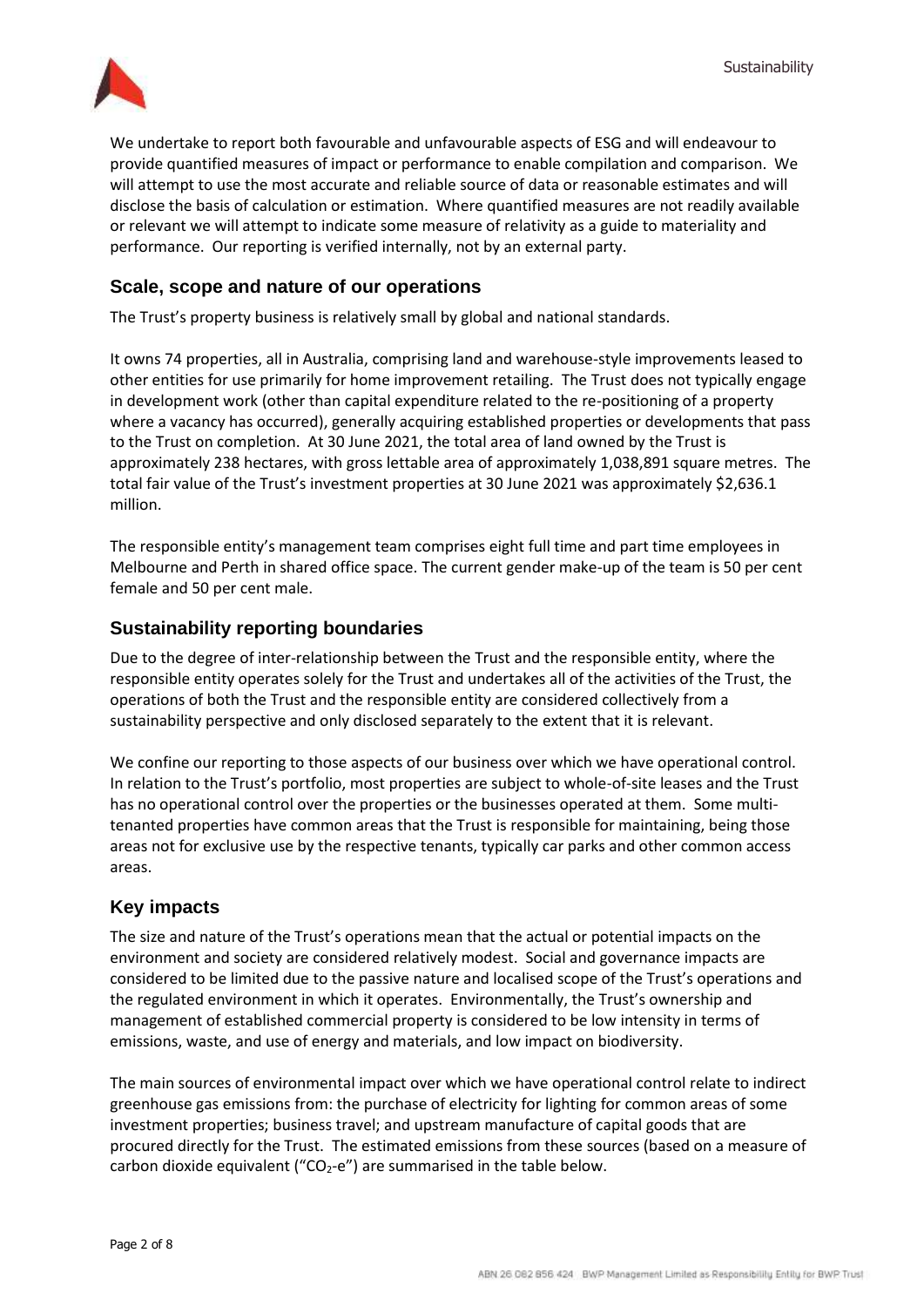

## **Estimated emissions by source**

|                                             | Annual $CO2$ -e    | Change from   |
|---------------------------------------------|--------------------|---------------|
| Source of emissions                         | emissions (Tonnes) | previous year |
| Scope 1 - Direct emissions                  | 0                  | 0%            |
| Scope 2 - Indirect emissions from purchased | 176.57             | $-0.18$       |
| electricity                                 |                    |               |
| Scope 3 - Indirect emissions from:          |                    |               |
| business travel <sup>1</sup>                | Nil                | 100%          |
| capital goods acquired<br>$\geq$            | N/A                | N/A           |
|                                             |                    |               |

Total tonnes/like-for-like weighted average change 176.57 - 36.7% 1 Employees of the Responsible Entity for the Trust are employees of Wesfarmers, seconded to the Responsible Entity, as it is

100 per cent owned by Wesfarmers. All business travel related emissions are reported with Wesfarmers emissions

The Trust has solar installations at two properties in Western Australia, a 100 kilowatt system at Harrisdale and a 200 kilowatt system at Mandurah. For the year ended 30 June 2021, the solar generated from these two systems was 394 mega watt hours, which translates to 268 tonnes of carbon emissions avoided. This more than offsets the indirect emissions from purchased electricity of 176.57 tonnes as shown in the table above.

## **Scope 1 – Direct emissions within the Trust's operational control**

In June 2021, the Trust commissioned a review of the boundaries and calculation methodologies for scope 1 and scope 2 emissions as captured in the Trust's emissions inventory.

Based on the thresholds for reporting emissions from refrigerant gasses in refrigerant systems, the emissions from the systems that exist within the BWP portfolio, do not have a global warming potential ("GWP") above 1,000, nor do they contain more than 100kg of refrigerant per unit and are there for not reportable under the Clean Energy Regulator's "National Greenhouse Energy Reporting Act (2007) ("NGER" or" The NGER Act") Reporting hydrofluorocarbons and sulphur hexafluoride gasses guidelines."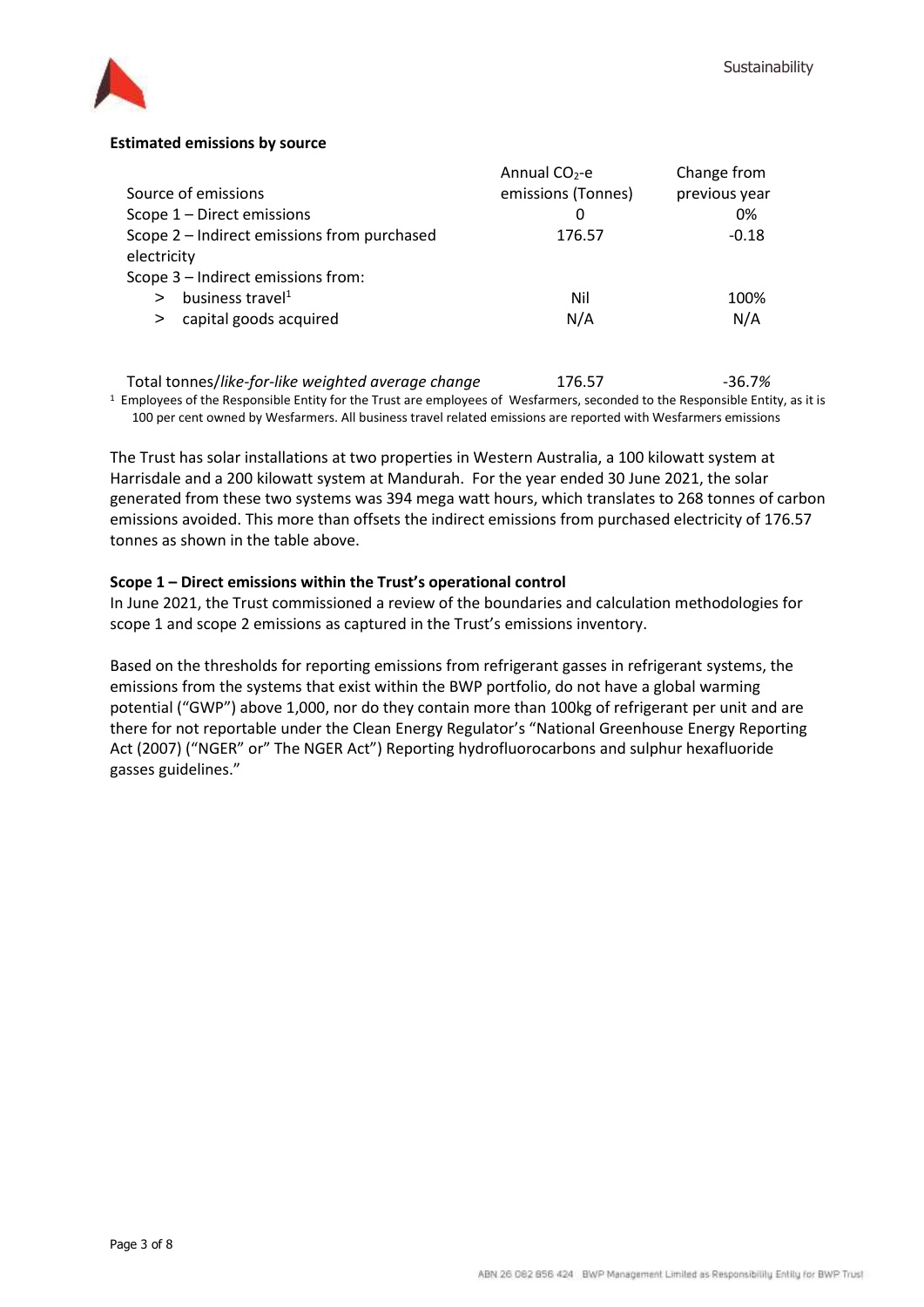

## **Scope 2 - Indirect emissions from common areas of Trust properties**

The Trust retains operational control over re-positioned properties vacated by Bunnings and common areas at its multi-tenanted properties, such as common parking areas and road and pedestrian access ways. The table below provides details of the estimated carbon emissions occurring indirectly, as a result of electricity consumed at re-positioned properties or within the common areas of the multi-tenanted properties.

|                                      | Annual CO <sub>2</sub> -e emissions (Tonnes) <sup>1</sup> |        | Change from previous |
|--------------------------------------|-----------------------------------------------------------|--------|----------------------|
| Property                             | 2021                                                      | 2020   | year $(\%)$          |
| Bayswater showrooms                  | O                                                         | 14.67  | $-100.00$            |
| <b>Browns Plains</b>                 | 12.80                                                     | 20.75  | $-38.33$             |
| Cairns                               | 0                                                         | 34.85  | $-100$               |
| Coburg                               | 64.13                                                     | 21.52  | 197.95               |
| Dubbo                                | 0                                                         | 32.64  | $-100.00$            |
| Gladstone                            | 22.80                                                     | 15.92  | 43.23                |
| Harrisdale                           | 0                                                         | 7.75   | $-100$               |
| <b>Hoxton Park</b>                   | 17.86                                                     | 18.45  | $-3.17$              |
| Mentone                              | 5.06                                                      | 15.16  | $-66.61$             |
| Pakenham                             | 0                                                         | 6.65   | $-100.00$            |
| Underwood                            | 7.81                                                      | 10.22  | $-23.59$             |
| Mandurah                             | 11.20                                                     | 10.61  | 5.54                 |
| Port Macquarie                       | 14.14                                                     | 7.10   | 99.28                |
| Morley                               | 20.76                                                     |        |                      |
| Total/like-for-like weighted average | 176.57                                                    | 216.29 | $-0.18$              |

1 All calculations apply Australian Government National Greenhouse and Energy Reporting ("NGER") conversion factors.

We use estimations based on the quantity of lights, their wattage and estimated hours of use to assess the emissions, where actual emissions are not recorded.

## **Scope 3 - Other indirect emissions**

Other indirect emissions are associated with the supply-chain of services and products used by the Trust and responsible entity (other than purchased electricity). The main sources of these other indirect emissions result from the purchase of capital goods.

Indirect emissions from business travel relate predominantly to air travel for the purpose of managing the Trust. The Responsible Entity for the Trust is 100 per cent owned by Wesfarmers. The Responsible Entity seconded employees from Wesfarmers, as such business related travel emissions incurred by the Responsible Entity are reported by Wesfarmers.

Capital goods acquired predominantly relate to repairs or improvements to investment properties. At present we have regard to capital improvements over which we have direct control of procurement and management. The relevant activities for the last financial year are summarised in the Summary of performance and future priorities table below.

# **Key risks and opportunities**

## **Identification and assessment process**

As part of our annual corporate planning process and risk review we consider a broad range of factors that may impact our operations and the long-term sustainability of our business. In addition to this more general assessment we have also undertaken detailed reviews of climate change related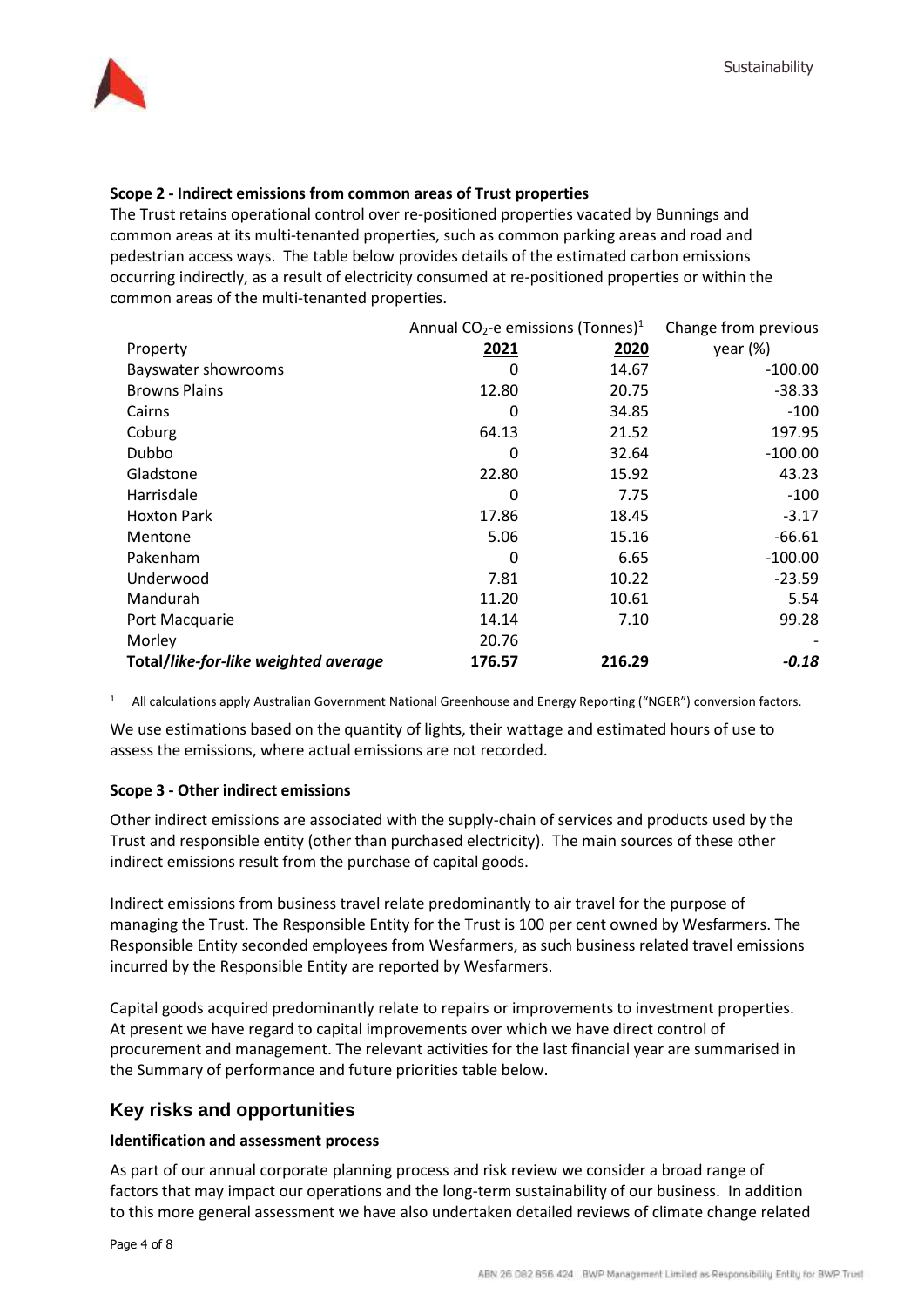

risks and opportunities. No material risks or opportunities arising from ESG issues have been identified, having regard to the current scale, scope and nature of our operations.

#### **Risk mitigation**

From a broad perspective, ESG risks are mitigated by the following factors: the solely domestic scope of the Trust's activities; the relatively passive nature of the Trust's business (essentially, leasing out established commercial property for retail use); its relatively uncomplicated and transparent structure; and the highly regulated framework under which the Trust and responsible entity operate.

Environmentally, the Trust's direct sourcing of materials, use of water and energy and generation of waste is relatively limited and the risks associated with these activities can be readily identified, monitored and managed within the Trust's normal operations. However, climate change is considered a key aspect of ESG due to its relevance to our operations and the imperative placed on this issue by stakeholders and for this reason it is discussed in more detail later in this section.

Social and governance issues under the Global Reporting Initiative ("GRI") encompass labour practices, human rights, society, and product responsibility. The responsible entity is subject to a number of formal policies and processes which address those aspects directly relevant to the Trust's activities. Policies and processes cover areas such as health and safety, ethics and conduct, diversity, continuous disclosure, whistleblowing, anti-bribery, remuneration and conflicts management. The Corporate governance section provides more detail. In addition to this governance regime, the social and governance implications of each individual investment are expressly considered as part of the assessment and approval process, for example the likely impact on the local community of the investment and appropriate approach to conflicts of interest and related party issues. This allows us to consider potential ESG risks and opportunities at an individual asset level.

The Trust recognises the significant importance of ensuring that people's health and safety is not put at risk by its activities and operations. It has in place policies and practices to help identify health and safety risks and to manage those risks appropriately. The responsible entity is currently engaging and working with suppliers to assess and address the Trust's modern slavery risks.

#### **Climate change**

The most material ESG issue relevant to the Trust is climate change. A review of risks and opportunities is conducted annually as part of our response to the Carbon Disclosure Project. No major risks have been identified to date, the main opportunities relate to the increasing of energy efficiency in our properties.

Regulatory changes to address climate change are considered manageable within the existing business model. For new developments, increased capital costs due to design or construction requirements to address energy efficiency or emissions reduction should be factored into commencing rents. For existing buildings, compulsory changes to address climate change are considered to be less likely and would probably be triggered by and incorporated into a redevelopment or upgrade. Legislative requirements for increased collection, monitoring and reporting of climate change related data are able to be managed through existing compliance and reporting frameworks.

The physical impacts of climate change, such as severe weather events, may increase the risk of damage or impairment to properties. The geographic spread of the Trust's properties means that the potential impact is likely to be confined to individual properties, reducing the likely per event loss. For most of the Trust's properties the tenant is responsible for insuring the building and improvements against risk of physical loss or damage on a replacement or reinstatement basis.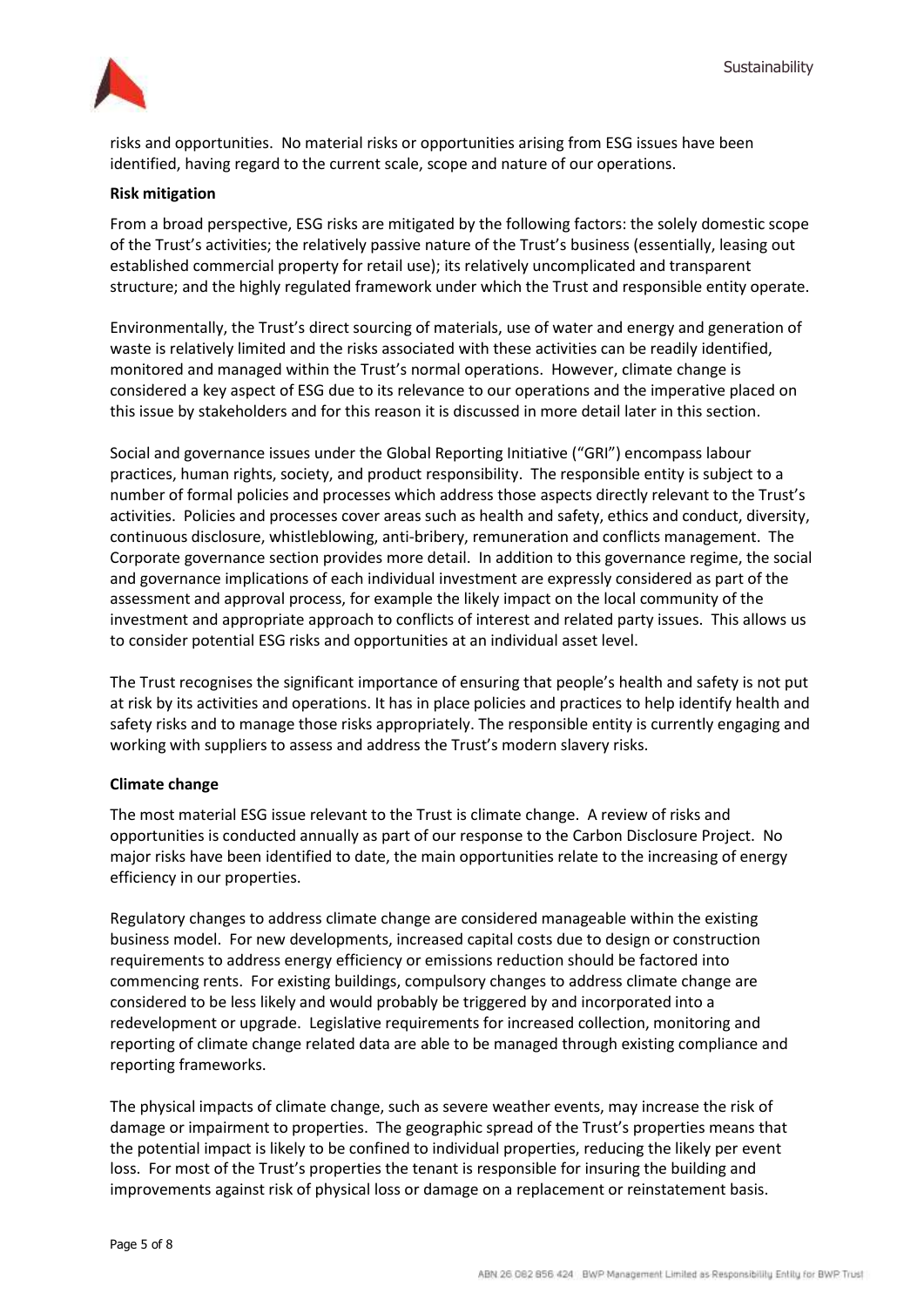

The Trust is progressing with the implementation of relevant Task Force on Climate-related Financial Disclosure recommendations.

During the financial year ended 30 June 2021 the Trust undertook scenario analyses to better understand the impacts, risks and opportunities related to climate risk. Two climate change scenarios, a two degree and four degree, were evaluated, with 11 risks and three opportunities identified. When assessed under the Trust's risk management framework, the 11 identified climaterelated risks did not meet the threshold of a material business risk. Material risks for the Trust are considered to be those which are assessed as being of a substantive financial or strategic nature under the Responsible Entity's risk management framework.

The Trust undertakes detailed due diligence on property acquisitions to fully understand levels of site contamination, as well as potential for exposure to climate related events, prior to committing to purchase.

Operationally, increased costs and charges relating to energy, water, materials and waste for the Trust's properties would generally be borne directly by the tenant or could be recovered in part or whole from tenants under the lease arrangements. For this reason, increased costs associated with the implementation of a carbon pricing scheme are not considered to be a material risk for the Trust. Incorporating renewable energy sources at some properties may provide a modest longer-term source of revenue and we are currently assessing this as an opportunity. Tenants' businesses do not appear vulnerable to climate change induced shifts in consumer behaviour or demographic changes, with tenants likely to be able to change product and service offerings to meet any such changes (potentially providing some new product category opportunities).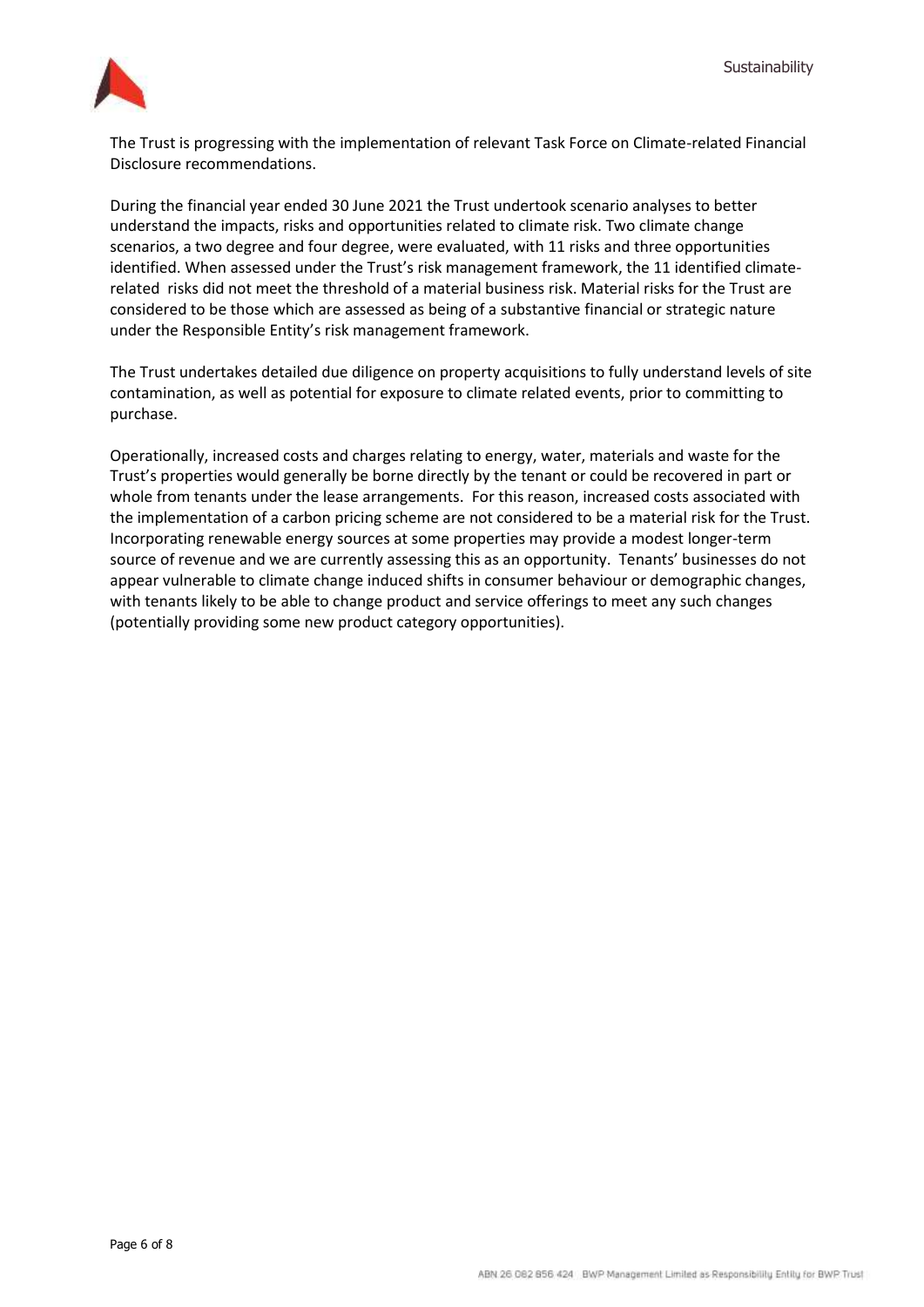

## **Implementing our approach to ESG**

To promote an ongoing focus and priority on ESG issues, sustainability has been expressly incorporated into the Trust's strategies, objectives and investment criteria. ESG initiatives are included in action items in the annual corporate plan and responsibility for achieving these are included in annual performance objectives for individuals within the management team. Progress of the action items in the corporate plan is reviewed at each board meeting, and reported in the annual report. Progress on individual performance objectives is monitored periodically during the year and achievement of performance objectives contributes towards 50 per cent of the individual's shortterm remuneration incentives. In assessing proposed acquisitions and upgrades of existing investment properties we consider what features are to be or may be incorporated to enhance the sustainability and lessen the environmental impact of the improvements and the property overall.

# **Targets**

Our focus is on achieving outcomes to improve the energy efficiency of our properties and our understanding, measurement and reporting of ESG issues.

## **Disclosure**

The Trust discloses its sustainability related actions, progress and future priorities in each annual report. It also participates annually in the Carbon Disclosure Project survey.

## **Key sustainability actions**

During the year the Trust focused on the energy efficiency of its properties and the replacement of ozone depleting air conditioning units in some of our older properties.

## **PROPERTY IMPROVEMENTS**

## **Progress during the year**

- A further 12 air conditioning units were replaced to phase out ozone depleting refrigerant models and initiatives introduced to improve efficiency of air conditioning units. New non ozone depleting refrigerants were also retrofitted into larger air conditioning systems in one store owned by the Trust
- New energy efficient LED lights were installed internally in eight stores during the year. As at 30 June 2021, 96 per cent of the Trust owned stores had LED lighting in one or more of the car park, nursery trading area, canopy trading area, or in the main store
- > Solar power generation was installed at three properties, bringing the total installations to 23
- A Tesla Battery has been installed and continues to collect surplus energy from the solar installation which is used on site at one property
- > 91 per cent of the Trust-owned stores have in place water tanks for the recycling of roof collected rain water

## **Priorities**

- Continue programme for phasing out ozone depleting air conditioning systems
- Continue to work with our major customers to roll out energy efficient LED lighting into existing properties, as and when appropriate, and also to install roof based solar panels on buildings where the energy saving benefits are significant